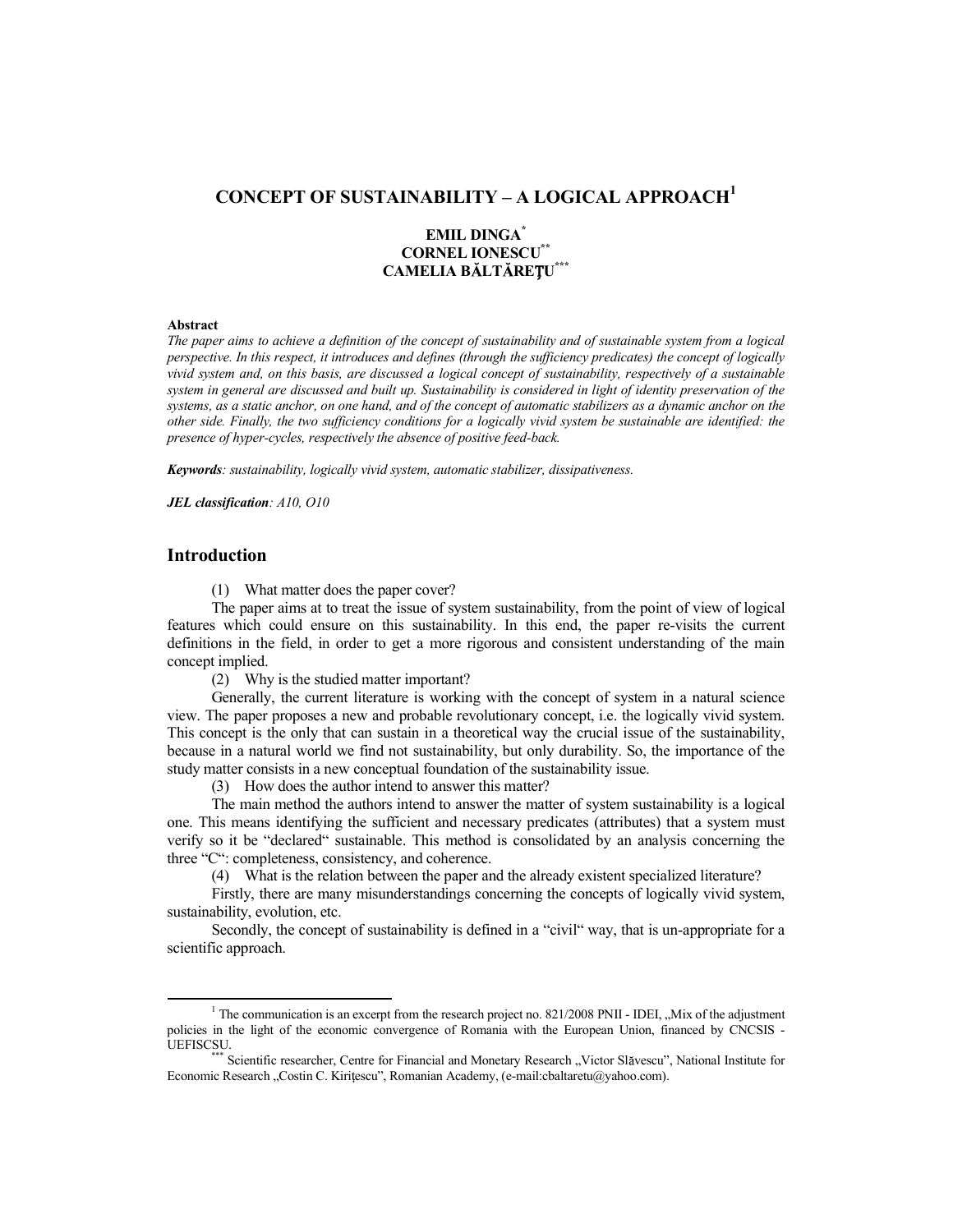Thirdly, the current literature treats the concept of sustainability in many particular cases, but very rare in an abstract consideration, so the mentioned concept cannot be used in general research.

### **Preliminaries**

In order to discuss, in the most general manner, the problem of sustainability, we need to clarify first, which is the entity to which we refer when we are interested in sustainability. As it resulted from what we said before, sustainability is a definitory characteristic, but a characteristic of what? We will make some considerations in this matter:

a) reality presents itself, in the most general form, under the following "categories":

numen: incognoscible essence, as the most appreciated philosophical system consider;

phenomenon: form under which the numen appears to the knowing subject;

process: manner of existence of the phenomenon (by process we understand, in the most common way, the variation of the phenomenon);

system: manner of process systematization, at the level of the knowing subject.

Therefore, the knowing subject has access to its exterior reality (and interior, of course) through the system, because it must order, make intelligible what appears. It seems therefore that sustainability should be investigated in connection with the system. This is how we will proceed.

b) The system will be defined, in the most general way, as the logic sum of the following "ingredients":

A multitude of elements, not necessarily homogenous, whose significance, for the knowing subject, doesn't require more analytical levels of examination;

A multitude of relations, of any kind (substantial, energetic, informational, entropic) between the composing elements;

A membrane, of whatever nature (physical, institutional, cognitive etc.) which separates the system from its environment;

A multitude of relations between the composing elements and the exterior of the system (the accomplishment of these relations requires crossing the membrane).

Therefore, we can say that the sufficient predicates for the existence of a system are:

- A multitude<sup>2</sup> of *elements*<sup>3</sup> (discernible or not among them):  $\mathbf{E}$ ;

- A *membrane* which includes the composing elements and which excludes everything else from the rest of the environment:  $\bf{M}$ 

- A multitude of *connections between the composing elements*<sup>4</sup>:  $\mathbf{C}_{\mathbf{I}}$ ;

- A multitude of *connections between the system and the exterior environment*:  $CO_0 = X_3 + Y_3$ , where X represents the connections which show inputs from the environment into the system, and Y represents the connections which show outputs from the system into the environment.

Therefore, the logic description of the actualization of a system is:  $G_g = {E_r M_r C_u C_o}$ . We consider that the sufficient predicates do not generate new necessary predicates; therefore, they coincide with the necessary predicates. Therefore, the logic description of a system is:  $S \equiv G_g = {E, M, C_g, C_g}.$ 

<sup>&</sup>lt;sup>2</sup> In the meaning of the theory of multitudes.

<sup>&</sup>lt;sup>3</sup> Logically, even just one element is enough to make this predicate exist. The predicate which refers to the connections between the elements of the system will be understood in this case as a multitude of auto-connections (it is not necessary to suppose that this element is, in turn, a system consisting of more than one element, because we would enter the trap of the argument with infinite regression).

<sup>&</sup>lt;sup>4</sup> As said before, the multitude of connections also includes the-connections.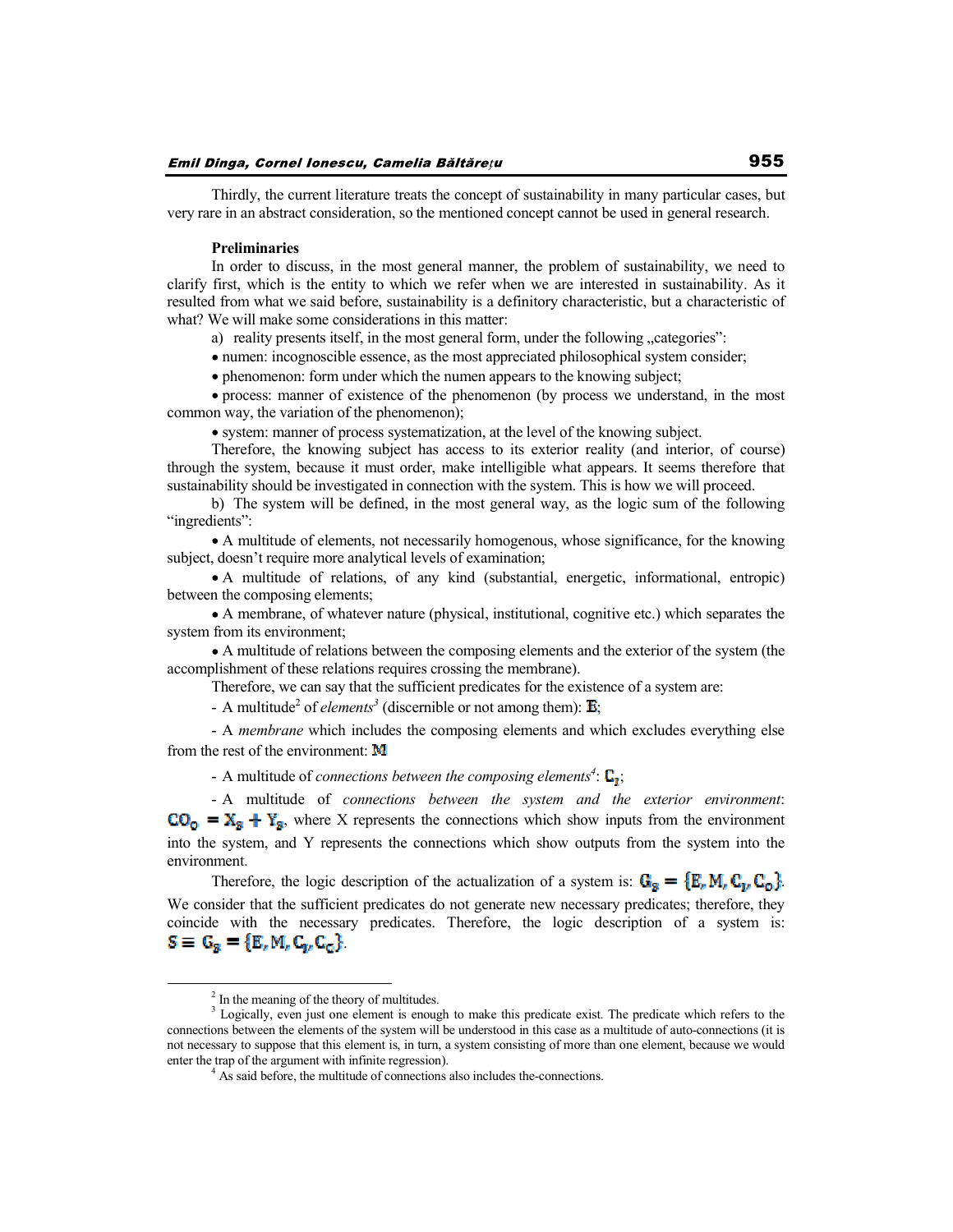In order to get to the analysis of the artefacts, we want to bestow an additional qualification on the system, the qualification of logically vivid system. We consider that the following additional sufficient predicate may transform the system into a logically vivid system (SLV):

- *dissipativeness*: maintenance (or even decrease) of the entropy inside the membrane, at the cost of accelerating the entropy from the environment of the system<sup>5</sup>; we will note this sufficient predicate by  $\mathbf{D}$ .

Therefore, the logic description of SLV actualization is:  $G_{SUS} = \{S, D\}$ .

The existence of a SLV generates, in our opinion, the following new necessary predicates:

- *auto-poietic capacity* (self-generating, self-organizing, self-reproducing); we note this new necessary predicate by  $\mathbf{A}$ ; the logic formula for the generation of this new necessary predicate is:  $\mathbf{D} \rightarrow \mathbf{A}$ 

- *non-linearity* (doesn't allow predictions<sup>6</sup>, because predictions exclude novelty<sup>7</sup>, rather only the decrease of the incertitude regarding the future<sup>8</sup>); we note this new necessary predicate by  $N$ ; the logic formula for the generation of this new necessary predicate is:  $\mathbf{D} \rightarrow \mathbf{N}$ ;

*invariance of the total complexity*<sup>9</sup> (maintenance in a permanent invariant state,<sup>10</sup> of the logic sum between the inner complexity of the SLV and its external complexity – the external complexity is also called ecological complexity and it expresses the level of SLV metabolism with its environment); we note this new necessary predicate by  $\mathbf{I}$ ; the logic formula for the generation of this

new necessary predicate is:  $SLV \rightarrow I$ .

Therefore, the logic description of a given SLV is:  $SLV = \{G_{SLV}, A, N, I\}$ .

Let us notice that the logic description of a SLV develops two particularly important characteristics:

*Presence of the potential for identity preservation* (or for quality preservation). This means a specific capacity of the SLV to ensure the observer that it is the same SLV. Hence, some problems which require examination: 1) why doesn't this characteristic exist in the case of the systems too; 2) why isn't this characteristic implicit in the new necessary predicate named "invariance of the total

<sup>5</sup> Also see our study, *Dissipative systems and sustainability*, published in Theoretic and applied economy, no. 3/2008 (the ideas from the study have also been presented and debated within the Seminar of Methodology and Logics of the Economic Knowledge "Nicholas Georgescu-Roegen", in session no. 4/2007). The study also proposed a demonstration of Prigogine's principle of the minimum production of entropy, as well as a logic model of the entropic interaction.

<sup>&</sup>lt;sup>6</sup> Predictions exclude novelty, being mere morphological combinations of the known elements.

 $<sup>7</sup>$  As we will subsequently see, novelty is associated to emergence, which is inconsistent with computability,</sup> with the deliberative planning.

<sup>&</sup>lt;sup>8</sup> Although it is possible to argue against the independence of the three new necessary predicates (it seems that non-linearity might be regarded as a necessary consequence of the self-poietic capacity), we prefer to assume this possible logical non-rigorousness, with the purpose to highlight the crucial importance of the predicate of SLV nonlinearity.

<sup>9</sup> Let us notice that the invariance of the total complexity is not a necessary predicate of a system in general. At the same time, there is no logic connection between the (relative) invariance of the set of identity parameters of a system and the invariance of the total complexity of that system.<br><sup>10</sup> We cannot speak with full rightness about the character of continuity (therefore we will ignore this possible

attribute of the invariance of the total complexity), as long as the hypothesis of the quantum nature of the macrocosmos is not accepted at the ontological level(although the quantum nature of the microcosmos is accepted at the ontological level and, furthermore, the principle of correspondence is introduced, which makes intelligible at the level of the macroscopic epistemic subject, the directly non-intelligible microscopic).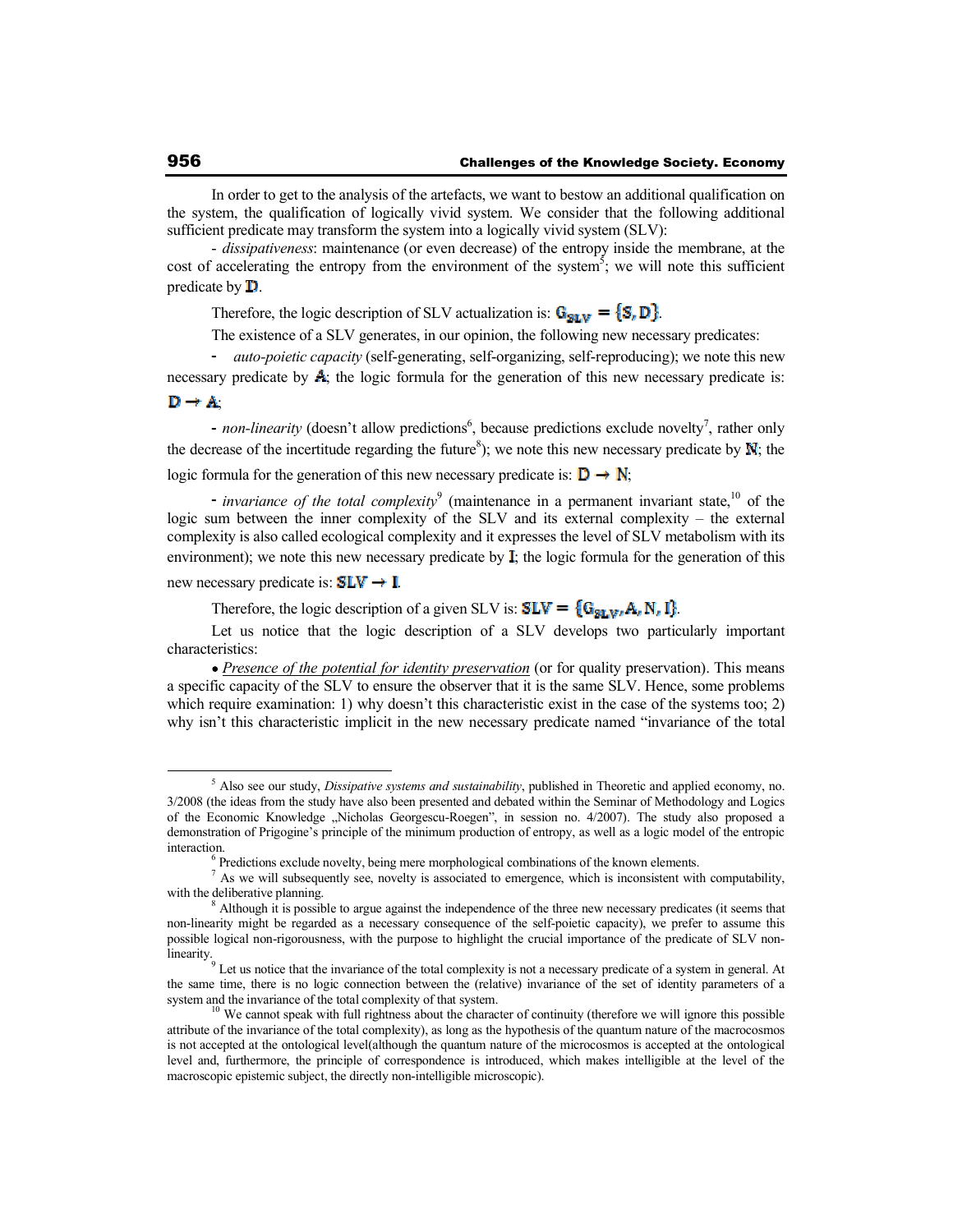complexity" or in the new necessary predicate "auto-poietic capacity; 3) why isn't this characteristic just the fourth new necessary predicate.

(1) The sufficient predicates used to describe the actualization of a system don't allow any kind of conclusions regarding the evolution of the system. Therefore, no evaluations can be made whether the identity of the system is preserved or not. Hence, the conclusion that the problem of the identity can be raised only in connection with the logically vivid system, regarding the actualization of that logically vivid system (regarding only the predicates of sufficiency, not regarding the new necessary predicates). Indeed, the predicate of sufficiency named dissipativeness contains the suggestion of evolution, therefore it allows to discuss the matter of SLV identity;

(2) The new necessary predicate "invariance of the total complexity" only tells us that a relation of replaceability<sup>11</sup> exists between the variance of the inner complexity of a SLV and the variance of its external complexity. Therefore, if there are no limitations of this replaceability (the nature of these limitations is completely obscure for us, at this moment) we can say nothing, on the basis of this new necessary predicate, about the preservation or non-preservation of SLV identity. Therefore, we cannot accept the implicit character of this characteristic in the signification of the new necessary predicate "invariance of the total complexity". This characteristic is not implicit in the new necessary predicate "auto-poietic capacity" either, because the denotation of this predicate of selfgeneration or self-reparation doesn't ensure us on the perfect self-regeneration or self-reparation, also because of the new necessary predicate named "non-linearity". Therefore, we may witness the return of the SLV, through its auto-poietic capacity, to an initial or previous (generally speaking) capacity, but it is obvious that the failure of a perfect return, over a specific level, causes the loss of SLV identity;

(3) This is a more difficult question. Indeed, one might consider that we have a fourth new necessary predicate, "preservation of the identity", but in this case it would mean to stipulate that any SLV is invariant, that it can not evolve in any way (or, evolution, in the broadest meaning of the word, means alteration of identity). In order to avoid the absurd situation in which any SLV is, by definition (because the new necessary predicates enter, as sufficient predicates, in the logic definition of the concept) invariant, lacking evolution, static, we need to exclude this characteristic from the multitude of the new necessary predicates. Furthermore, such a new necessary predicate would be inconsistent with the new necessary predicate "invariance of the total complexity" which, as already shown, signifies SLV variance, on condition of the replaceability between the variance of the internal complexity and the variance of the external complexity.

It is necessary to develop further the concept of identity preservation because, on its basis, we will introduce the logical conditions of sustainability. As previously mentioned, we will discuss this concept exclusively in terms of quality, or logically; the aspects of quantification, observation/recoding or measurement are not of interest for us, for the time being.

The preservation of identity can be analysed from the perspective of the nature of this preservation. Thus, we may have the following types of identity preservation<sup>12</sup>:

<sup>&</sup>lt;sup>11</sup> We draw attention on the following crucial aspect: the replaceability rate between the internal complexity and the external complexity is not necessarily 1 (it is obvious that it is negative), because of the new necessary predicate named "non-linearity". If this rate would be 1, it is furthermore possible to demonstrate that there is no global variation of entropy within the logic assembly "SLV-complementary environment", while we know from the second law of thermodynamics that, at the global level, there is a permanent increase of entropy. It would be interesting to study the existence of the continuous, or quantum (discrete) character of the replaceability rate between the two categories of complexity, because on the basis of these studies we might give a quantitative definition of SLV identity. For the time being, this research is beyond the scope of this study, hence we will make just some qualitative considerations.

The first three classes of identity preservation originate in a genealogical perspective. Given the diversity of the classification criteria of the potential for identity preservation, the genealogical criterion seemed to be the most adequate, particularly since it is preferred in the field on nature science.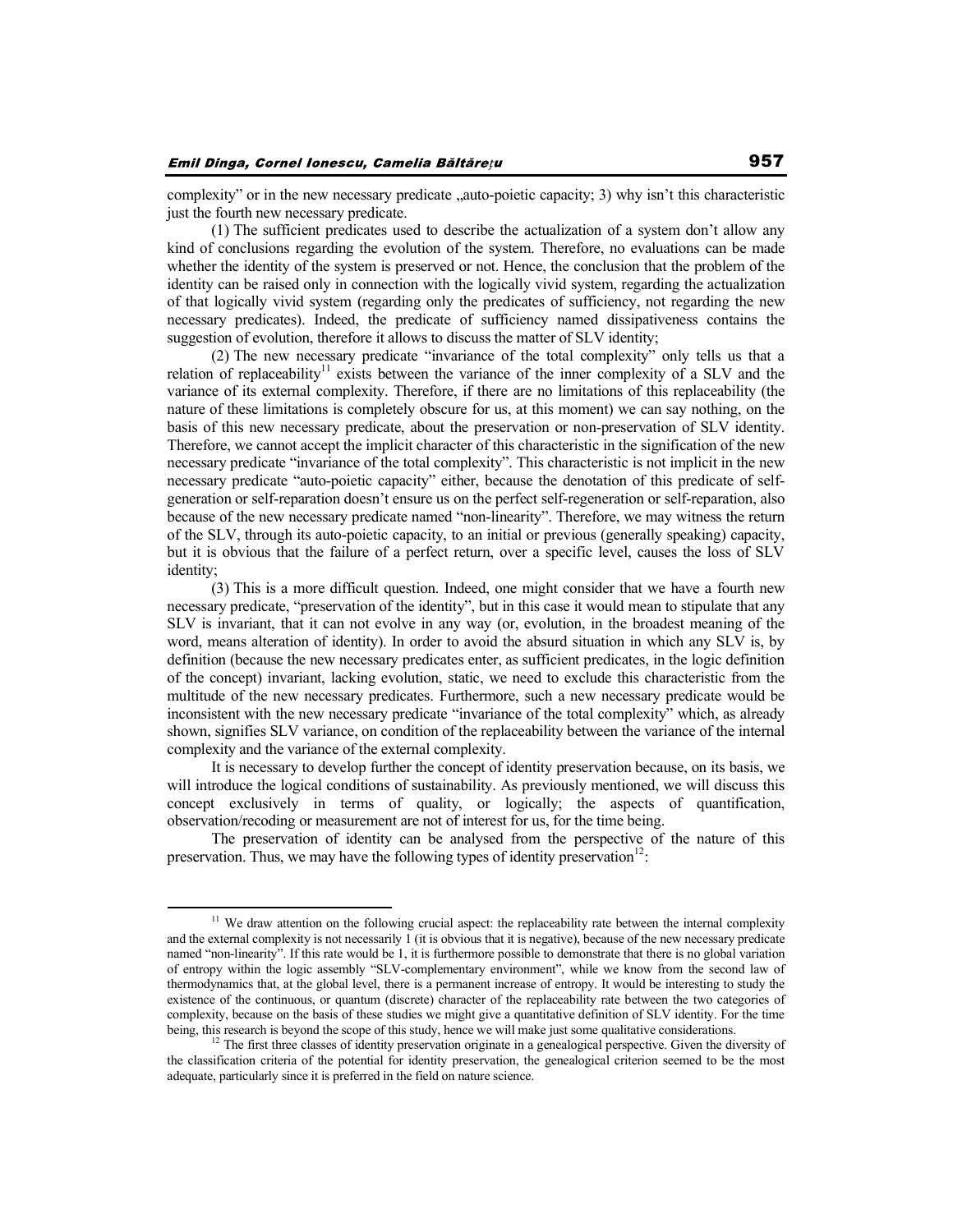- *full identity preservation* (at individual level): it refers to the preservation of all necessary predicates of the SLV. This means that the necessary predicates  $\mathbf{E}_n \mathbf{M}_n \mathbf{C}_{1n} \mathbf{C}_0$  are preserved<sup>13</sup>;

 $\checkmark$  example: the system of banking saving, as individual of the system of saving

- *special identity preservation* (at species level): it refers to the preservation of the structural aspects of the analysed SLV. This means that the necessary predicates  $\mathbf{E}_r \mathbf{C}_{\mathbf{I}r} \mathbf{C}_{\mathbf{O}}$  are preserved;

 $\checkmark$  example: the system of banking saving, as individual of the system of using the available income;

- *general identity reservation* (at genus level): it refers to the preservation of SLV metabolism. This means that we have identity preservation in the necessary predicates  $C_{\mathbb{I}}, C_{\mathbb{O}}$ . The difference between the formal preservation of identity and the special preservation of identity is that the nature of SLV composing elements doesn't matter any more, rather the relations between them and between them and the environment;

 $\checkmark$  example: the system of using the available income as individual of the system of aggregate demand formation

- *formal identity preservation* (at the level of causality): it refers to the preservation of the generative mechanism of a SLV;

 $\checkmark$  example: preservation of the equation describing a specific process makes that process preserve its formal identity (that equation may represent the specific process, either graphically, or in other intelligible form which allow recognition).

*Presence of the automatic stabilizers*. This characteristic is an immediate consequence of the auto-poietic capacity of the SLV (necessary predicate, as we have seen). The capacity of selfreparation, self-generation means the capacity to restore the initial conditions, after they have been possibly disturbed either by system functionality<sup>14</sup>, or by its behaviour<sup>15</sup>. The restoration of the initial conditions signifies, theoretically, an action of negative feed-back. Therefore, this characteristic can very well be named "presence of negative feed-back". We prefer, nevertheless, to make reference to the automatic stabilizers because the negative feed-back has the connotation of purely natural process, while the automatic stabilizer al has the connotation of an artefact. In the case of the SLV which includes man/human society, almost all the mechanisms of negative feed-back are artefacts. It is obvious that similarly with the potential of identity preservation, this characteristic too, cannot be considered another necessary predicate. Indeed, if it would be a necessary predicate, it would be redundant with the necessary predicate of the auto-poietic capacity; therefore, the condition of independence of the multitude of necessary predicates would no longer be met.

1. Logic conditions of system sustainability

On the basis of what we have determined in the above paragraph, we propose to investigate the logic conditions of sustainability of a given system.

*2.1 Logic concept of sustainability* 

From what we said so far, we obtained a definition of sustainability, at least for the economic systems. Nevertheless, we are interested in a more general definition, which to apply to any SLV, irrespective of its nature.

*First*, we will say that the distinction durability-sustainability has an "image" in the distinction "SLnV – SLV" (SLnV signifies logically non-vivid system). SLnV is a system in equilibrium or

<sup>&</sup>lt;sup>13</sup> The attentive reader had already noticed that any sufficient predicate also is a necessary predicate, although not any necessary predicate is a sufficient predicate (for instance, the new necessary predicates are not sufficient predicates).

<sup>&</sup>lt;sup>14</sup> According to the cybernetic theory, system functionality means the assembly of relations of any kind between the elements composing the system (within the membrane).<br><sup>15</sup> According to the cybernetic theory, system behavior means the assembly of relations of any kind between

the system and its environment (by crossing the membrane).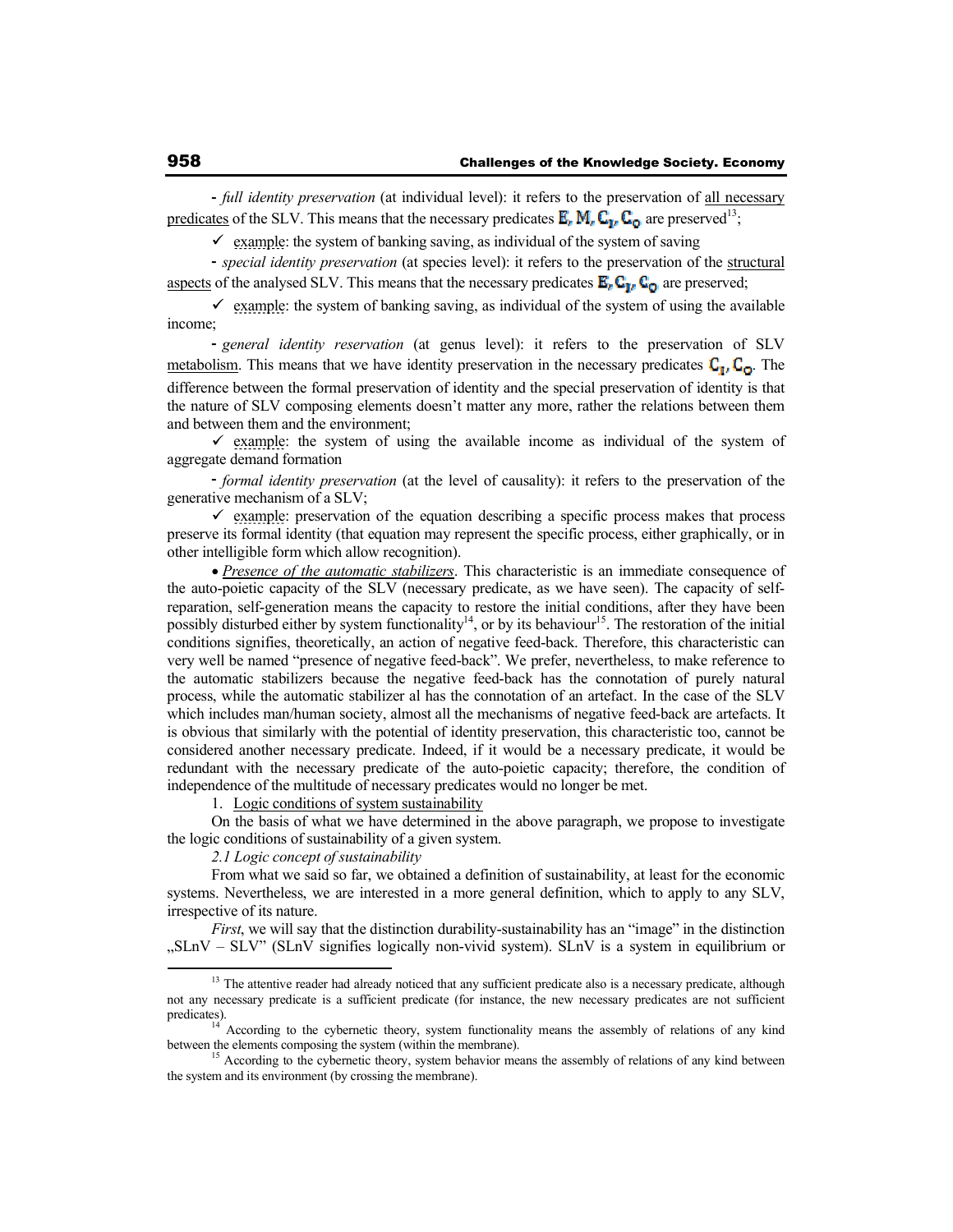tends, irreversibly, towards a state of equilibrium<sup>16</sup>. The systems which are in equilibrium or which tend towards a state of equilibrium are characterised by durability. The durable systems are characterised exclusively by finality. On the other hand, SLV, the dissipative systems, are far from equilibrium or tend to go farther away from equilibrium<sup>17</sup>. They have a purpose. Figure 1 shows the fundamental distinctions between a  $SLV<sup>18</sup>$  and a  $SLnV$ :



**Figure 1:** *Basic distinctions between SLnV and SLV. "Location" of sustainability* 

*Second*, taking into account the necessary predicates of a SLV, it results that it has, at the same time, potential for identity preservation (by its auto-poietic capacity) and potential for identity differentiation (by non-linearity). Because of this reason, a SLV is not necessarily a sustainable system (SS). The necessary predicate of the invariance of the total complexity ensures only that the "losses" from a type of complexity are compensated by the "gains" from the other type of complexity, but it is obvious that a variation in excess of a specific level of the terms of the logic sum mentioned earlier, may result in the loss of identity preservation. The key concept here seems to be the *recognition* of the identity profile. By recognition of the identity profile of a SLV we understand the fact that the observing/recording subject notices a sufficient overlapping of the list of attributes specific to a particular SLV at the moment of reference  $t_{\text{r}}$  and at the moment of evaluation  $t_{\text{r}}$ . The significance of the syntagm "sufficient overlapping" is crucial for our discussion. Actually, we have

 $16$  Here, the concept of equilibrium must be taken in its most general meaning, that of entropic equilibrium.

<sup>&</sup>lt;sup>17</sup> According to Prigogine's proposals (see, for instance, the *New Alliance – Metamorphosis of the science*, Political Press, Bucharest, 1984).<br><sup>18</sup> A SLV van be both artefact and natural entity. For instance, the fiscal policy is and artefactual SLV, while an

ecological pool is a natural SLV. A SLnV is always a natural entity.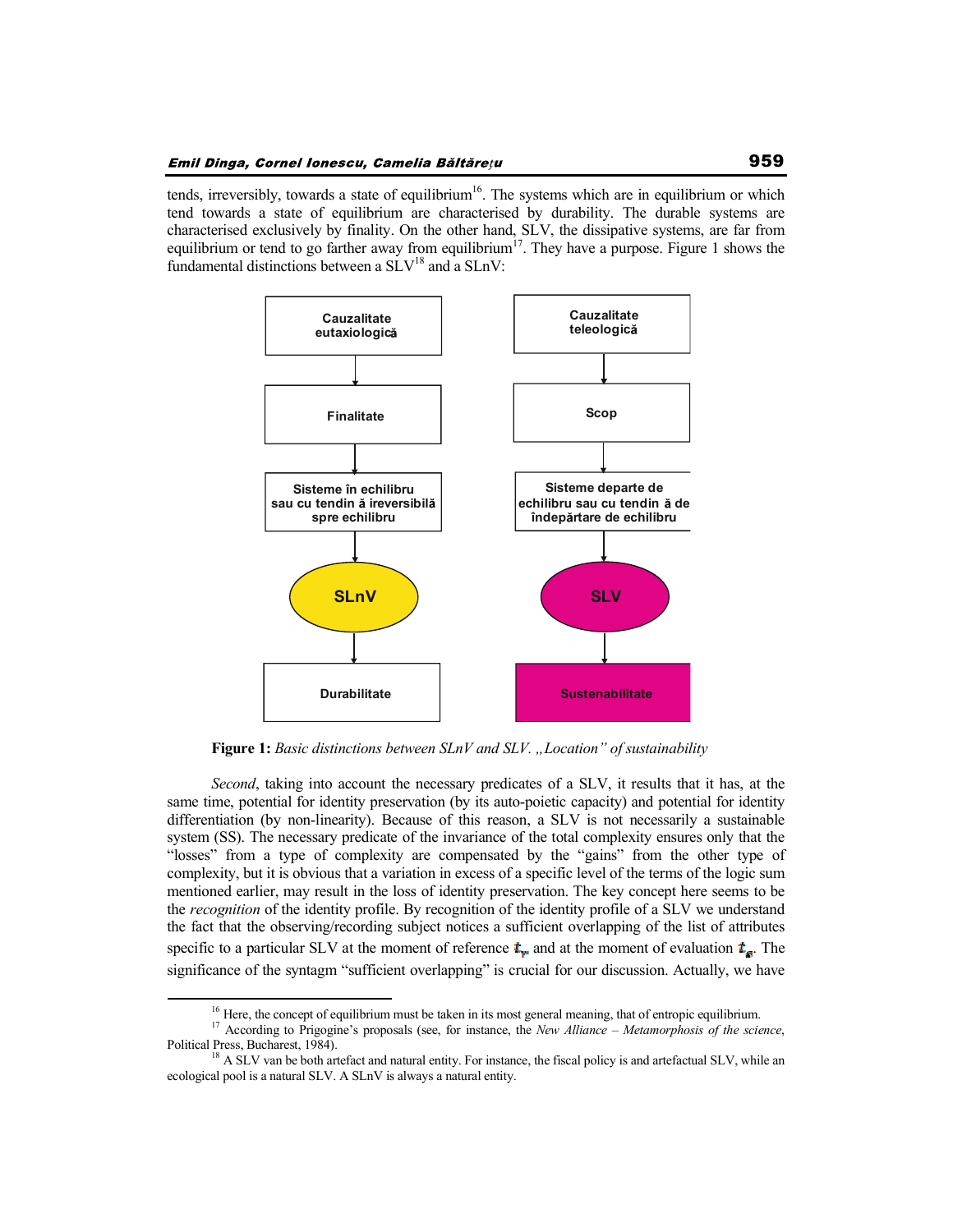here two correlated matters: the first one refers to the evaluation criterion – it is obvious that the observation/recording of the identity profile is always done from the perspective of a favouring criterion (for instance, the Turing test is done from the perspective of the criterion of rationality, more precisely, from the perspective of computability, not from a general perspective); the second refers to the threshold of observing the non-identity and it differs with the scientific background of=r general cultural background of the observing subject, with the technological possibilities to compare the two lists of SLV attributes. Once the evaluation criterion is accepted, and once the mentioned level can be detected, the operation of identity profile recognition is possible. If this identity profile is recognised, than the SLV is considered to be sustainable, otherwise it is considered to be unsustainable<sup>19</sup>.

Therefore, on the basis of the above, we may try to give a logic definition of the concept of sustainability or, more precisely, of the concept of sustainable system. We will say the following:

*A SLV is sustainable if, and only if its identity profile is preserved for an indefinite period of time (supposed to be infinite) within a tunnel<sup>20</sup> of recognition*.

There is an extremely difficult problem that has to be discussed about this definition, problem which is not yet solved theoretically. This is about predictability within a  $SLV<sup>21</sup>$ .

*First*, it seems somehow obvious that a sustainable SLV which, as the proposed definition says, has a trajectory which doesn't leave the identity profile of that system, should be a predictable system. Indeed, the recognition of the system by the observing/recording subject as the one that is already known about, should ensure on the fact that the margin of novelty<sup>22</sup> is so small (because the system doesn't leave a tunnel of predictability, which is a tunnel of necessary predictability, not of contingent predictability) that the future states of the system should be predictable<sup>23</sup>. However, things are not like that. As it is known, this predicate suspends the determinism in some points, named points of bifurcation (or fulgurant points), in which the choice of direction towards which the system will continue to evolve is the result of pure chance<sup>24</sup>. Therefore, due to the action of this necessary predicate, a sustainable system is not ipso facto a predictable system.

*Second*, a sustainable SLV is consistent with a poor predictability, so to say. We are referring exactly to the fact that, by definition, a sustainable system preserves its identity profile. This means that in the case in which the predictions limit to this preservation, they will be certainly verified. The poor predictability is what we understand by verisimilar scenarios, therefore they are not prognoses. As the scenarios are function of the model parameters, and as these parameters are the same with the parameters which control the preservation of the identity profile of the system, we draw the conclusion that, within the sustainable systems, it is possible to have poor predictability, in the form of the alternative scenarios.

<sup>&</sup>lt;sup>19</sup> We are expecting subsequent research to propose a test of sustainability (of recognising the identity profile), to be used by the observing/recording subject (similar to the Turing test of computability).

<sup>&</sup>lt;sup>20</sup> By definition, a tunnel is characterized by two limit thresholds (lower and upper) and by a direction of the travel given by the time arrow (therefore, ultimately, by the increase of the global entropy).

 $1$ . The recent literature discusses the matter of the predictability, in general, for any system. An increasing number of researchers in this field reject the predictive capacity of a science as test of its scientificity.

<sup>&</sup>lt;sup>2</sup> As it is known, novelty is unpredictable because it doesn't allow the mere morphological combination. Novelty implies emergence.

<sup>&</sup>lt;sup>23</sup> Of course, we are speaking of predictability not in terms of probabilities (which only "increase" the microscopic indetermination for purposes of macroscopic knowledge), rather in terms of non-linearity.

<sup>24</sup> This time we are no longer confronted with a contingent (or, maybe, necessary) technological incapacity of the man to know the group of causal factors, incapacity which has been avoided by introducing the probabilities. We are confronted with a situation of indetermination generated by the so-called coupling of the phenomena which occurs in the dynamics of the system.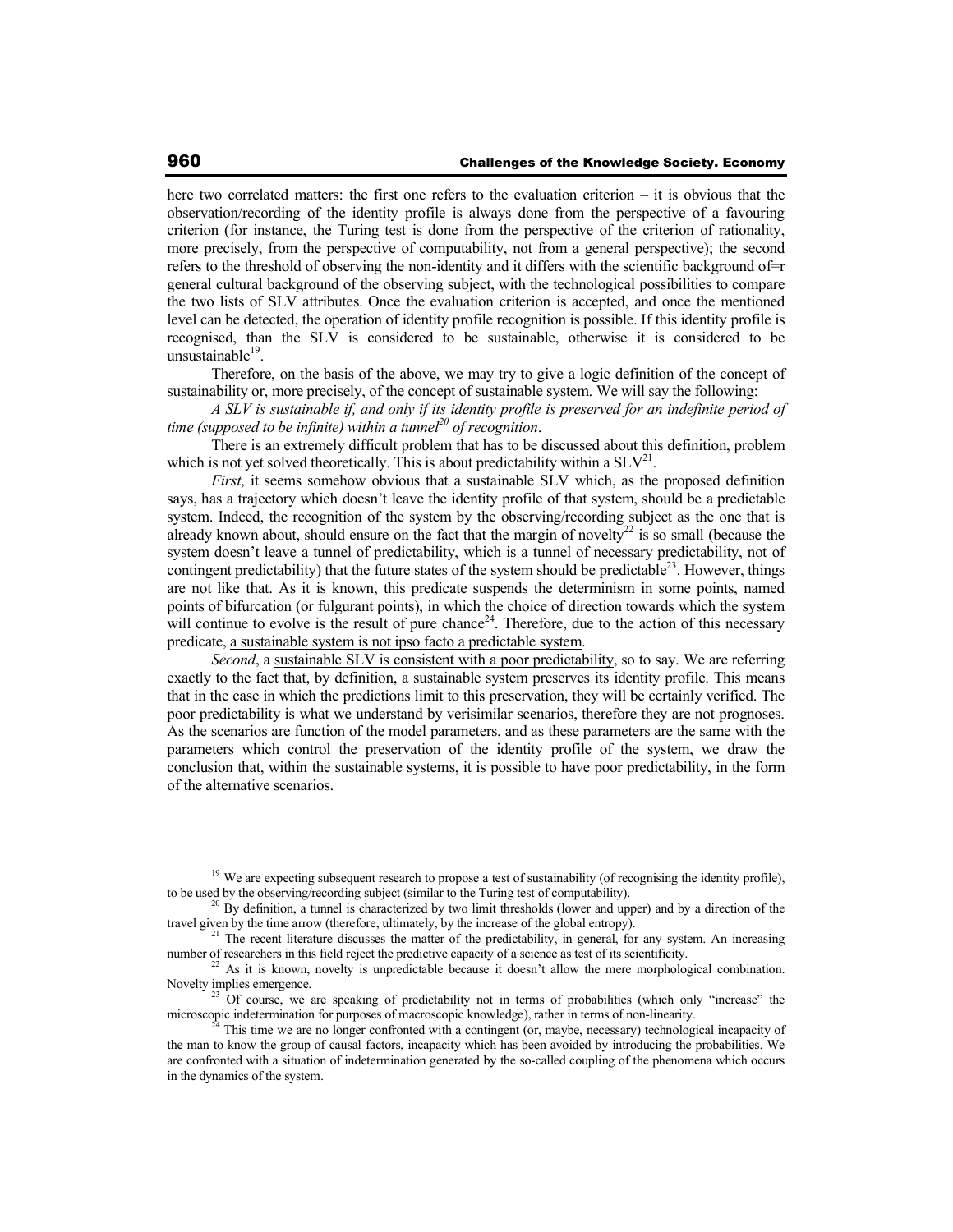## Emil Dinga, Cornel Ionescu, Camelia Băltărețu

#### *2.2 Logic conditions sufficient for a sustainable system*

Identity profile recognition denotes that the examined SLV is sustainable between the two moments,  $t_{\bullet}$  and  $t_{\bullet}$ . But what makes us believe that sustainability preserves after the moment  $t_{\bullet}$ ? Actually, we have to determine just the logic conditions which, once verified, ensure us on system sustainability irrespective of the subsequent moments,  $\mathbf{t}_{\mathbf{e}}^{\mathbf{k}} > \mathbf{t}_{\mathbf{e}}$ , where k is a time counter. There are two logic conditions for sustainability:

a) Presence of hyper-cycles, both in system functioning and in its behaviour (in the way that the two concepts, functionality and behaviour, have been defined previously);

## b) Absence of the positive feedback.

# **(a) Presence of hyper-cycles<sup>25</sup>**

A SLV actually is the "headquarters" of a process (or of several structurally and functionally coupled processes<sup>26</sup>). Consequently, it makes sense to speak about the time (irrespective whether we are speaking of an intrinsic time, proper time, or of clock time, mechanical time) of a repeatable sequence of that process (or of the envelope of several coupled processes). The period of time in which such repeatable sequence occurs (the suggestion of fractality is irresistible here) within a process will be called cycle of that process. In terms of the theory of the systems or of cybernetics, a cycle<sup>27</sup> can be measured by the interval of time in which an input of the system which "hosts" the process is repeated (Figure 2 gives a synoptic representation of this idea):



**Figure 2:** *Synoptic representation of the system cycle concept* 

In most imaginable processes, the output can become, partially, input for the subsequent cycle of the same process or, most often, totally, or partially, input in the processes coupled to the original process. This idea which sets that an output of a process can become input in a coupled process<sup>28</sup> is the grounds for introducing the concept of hyper-cycle. Therefore, a hyper-cycle is a cluster, successive or concomitant, of cycles connected structurally or functionally, by which in several

<sup>&</sup>lt;sup>25</sup> The concept of hyper-cycle has been inspired by the research in biochemistry of Manfred Eigen, regarding the self-organisation of the molecule (evoked in Friedrich Cramer, *Chaos and order. The complex structure of the living*, Bic All, Bucharest, 2001, p. 122).

<sup>&</sup>lt;sup>26</sup> The expression "coupled" has a very precise signification here. It doesn't show a mere correlation; rather it refers to a reciprocal and permanent dependence between the coupled processes or phenomena (just about the way in which we speak, in the field of Econometry, of simultaneous equations), also from a causal perspective (although it is ironic to notice that the causal coupling is one of the phenomena or processes generating non-linearity, therefore, what we are mistakenly name non-causality or, at least, indeterminism).

<sup>27</sup> We consider that the duration of the cycle is constant throughout the "life" of the system. Otherwise, the acceptation of the hypothesis of a variable duration of the cycle doesn't change basically the reasoning or its conclusions.<br><sup>28</sup> It is not necessary to add the syntagm "or within the same process", because a process is considered, by

definition, to be coupled with itself.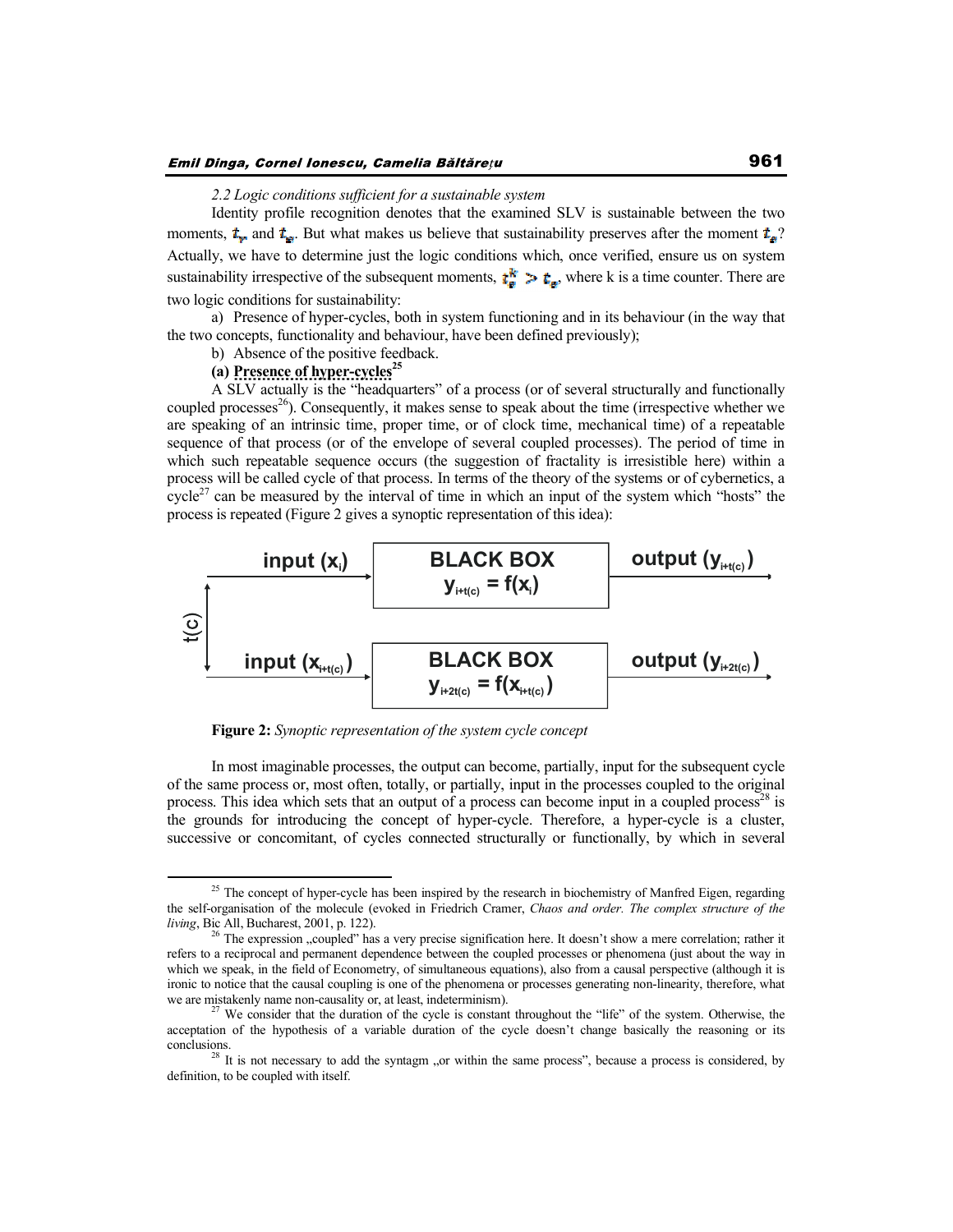coupled processes, the outputs from a process become partially<sup>29</sup> or totally, inputs for another process. This definition calls for comments:

1. The possibility of coupling the processes, as defined in this concept, implies adequacies or correlations of at least three categories:

- *Adequacy of nature*: the output of a process, which is to become input for another process, must be of the general nature of that input. The adequacy of nature occurs spontaneously within the SLV in which man is not present (it occurs, thus, by emergence), or deliberately in the SLV in which man is present (we are, of course, speaking of artefacts in this case;

- *Adequacy of cycle rate*: the rate of the process which generates the output must be equal with the rate of the process which uses this output as input, or it must by a submultiple of the latter (in this case, the first process will form stocks of output up to the coincidence between the rate of the process which uses the output as input and the corresponding number of cycles of the process which generates the output);

- *Adequacy of structure*: in the case in which the output of a process is not mono-qualitative, the coupling of the cycles of two processes involves the existence of an isomorphism between the structure of the output of a process and the structure of the process which uses the output as input. Of course, this condition is not rigid: it is possible that the input of a process consists of several outputs of several processes, so that their assembly verifies the necessary structure for that input. It all depends on the complexity of process coupling (of the cycles). Of course, the mirrored image is valid too: a poly-qualitative output may be distributed to several mono-qualitative inputs which are used as such by several processes, in agreement with the adequacy of nature that we mentioned previously. Figure 3 describes graphically these considerations inn the case of an open hyper-cycle (the input of the initial process(es) doesn't use the output of the last subsequent process(es), while Figure 4 describes graphically these considerations inn the case of a closed hyper-cycle<sup>30</sup> the input of the initial process(es) uses the output of the last subsequent process(es):

<sup>&</sup>lt;sup>29</sup> The part from a random output of a process which doesn't form input for another process, must be consider as belonging to externalities. A externality is an output of a process whose finality is the increase of the global entropy through: decrease of the entropy in the system where this process develops in the case of the positive externalities, and increase of the entropy in the system where this process develops in the case of the negative externalities.

Which, in other terms, referring exclusively to the economic systems, is expressed as active circular processes.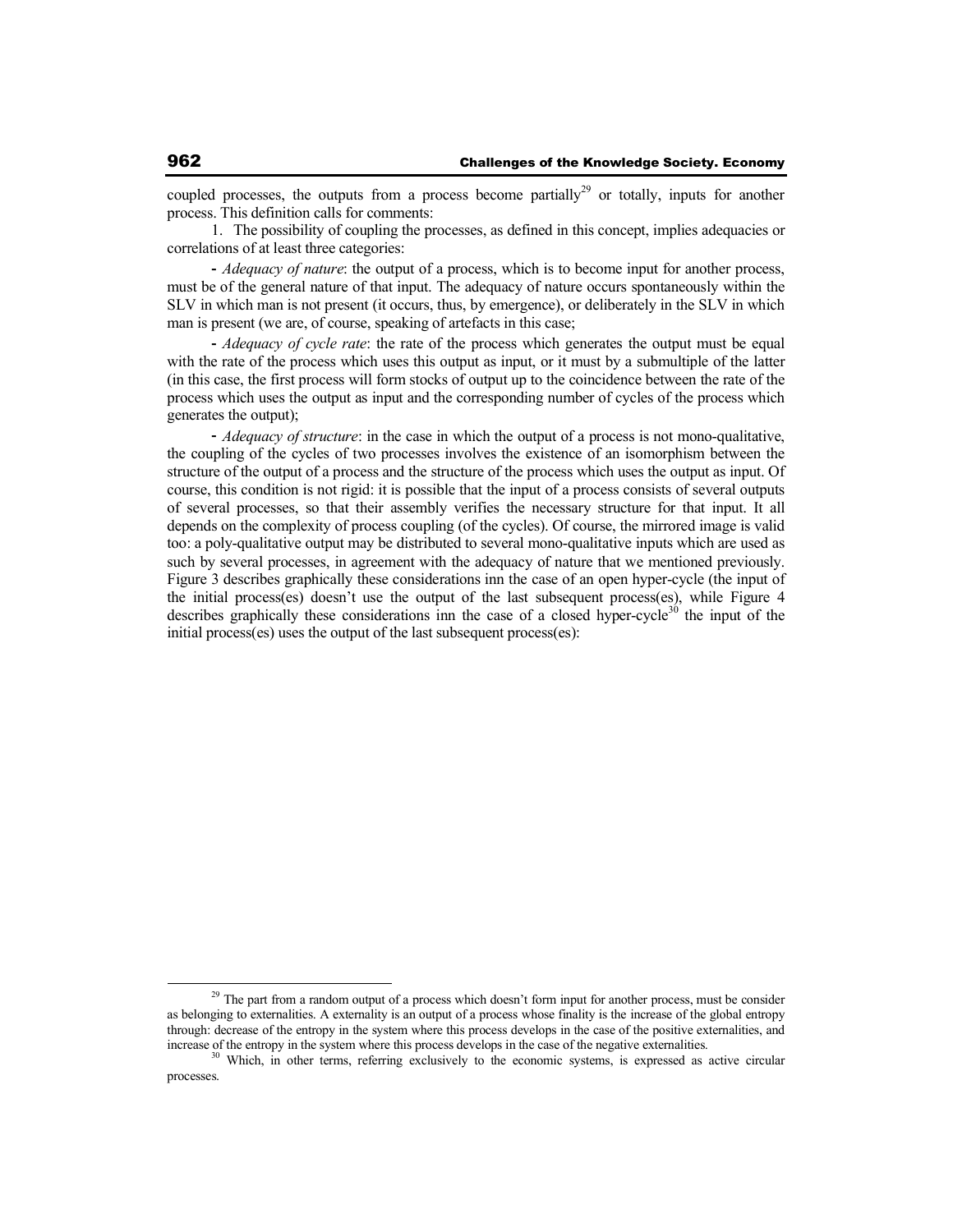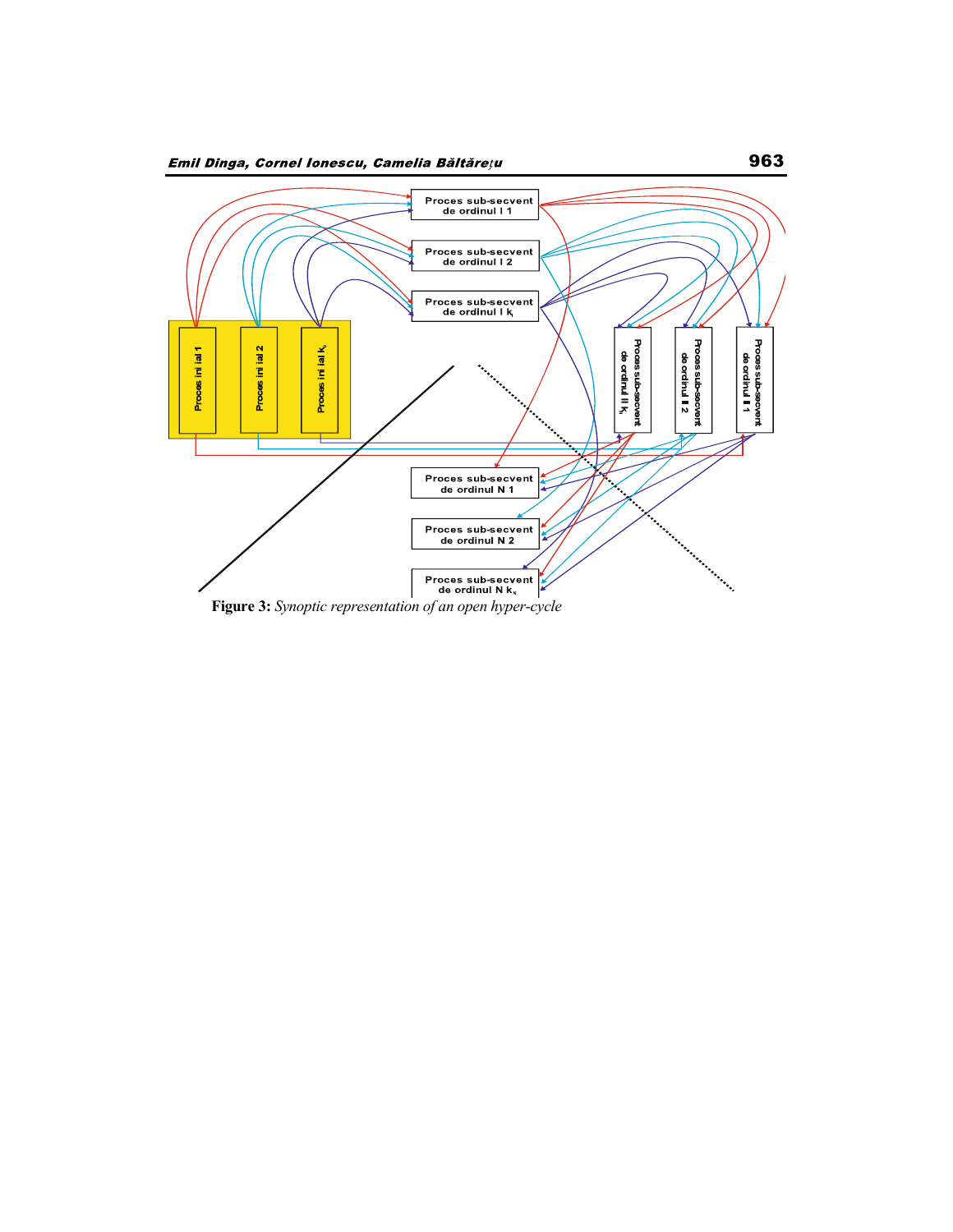

**Figure 4:** *Synoptic representation of a closed hyper-cycle* 

3. The coupling of processes at the input – output level – refers both to the processes occurring within the membrane of the system, and between processes occurring within the membrane (from the system environment). As shown in our discussion about the necessary predicates of a SLV

4. As shown in the discussion about the necessary predicates of a SLV, the proportion of coupling between the processes within the membrane (coefficient of the internal couplings) increases in relation with the proportion of couplings between the processes within the membrane and the processes from the system environment (coefficient of external coupling) with the increase of the internal complexity in relation with the external complexity of the system (ecological complexity). Thus, the coefficient of internal couplings is much higher in man than in a river rock.

### **(b) Absence of the positive feed-back**

The necessary predicate of the auto-poietic capacity implies automatic stabilizers, which means negative feed-back. This is obvious, because the sustainable SLV must preserve its identity profile by neutralizing or, ultimately, reversing the trend promoted by the non-linearity which necessarily appears within such systems. The presence of the automatic stabilizers doesn't ensure fully the absence of the positive feed-back. Positive feed-back often appears in the bifurcation points generated by quantitative accumulations, which cause disruptions in the process, unpredictability and emergence of novelties. The positive feed-back has the potential to take the system out of the tunnel of identity profile recognition. Consequently, we consider that the second logic condition for SLV sustainability is the absence of the positive fed-back in the processes which occur within the membrane, in the processes from the system's environment which are coupled with processes within